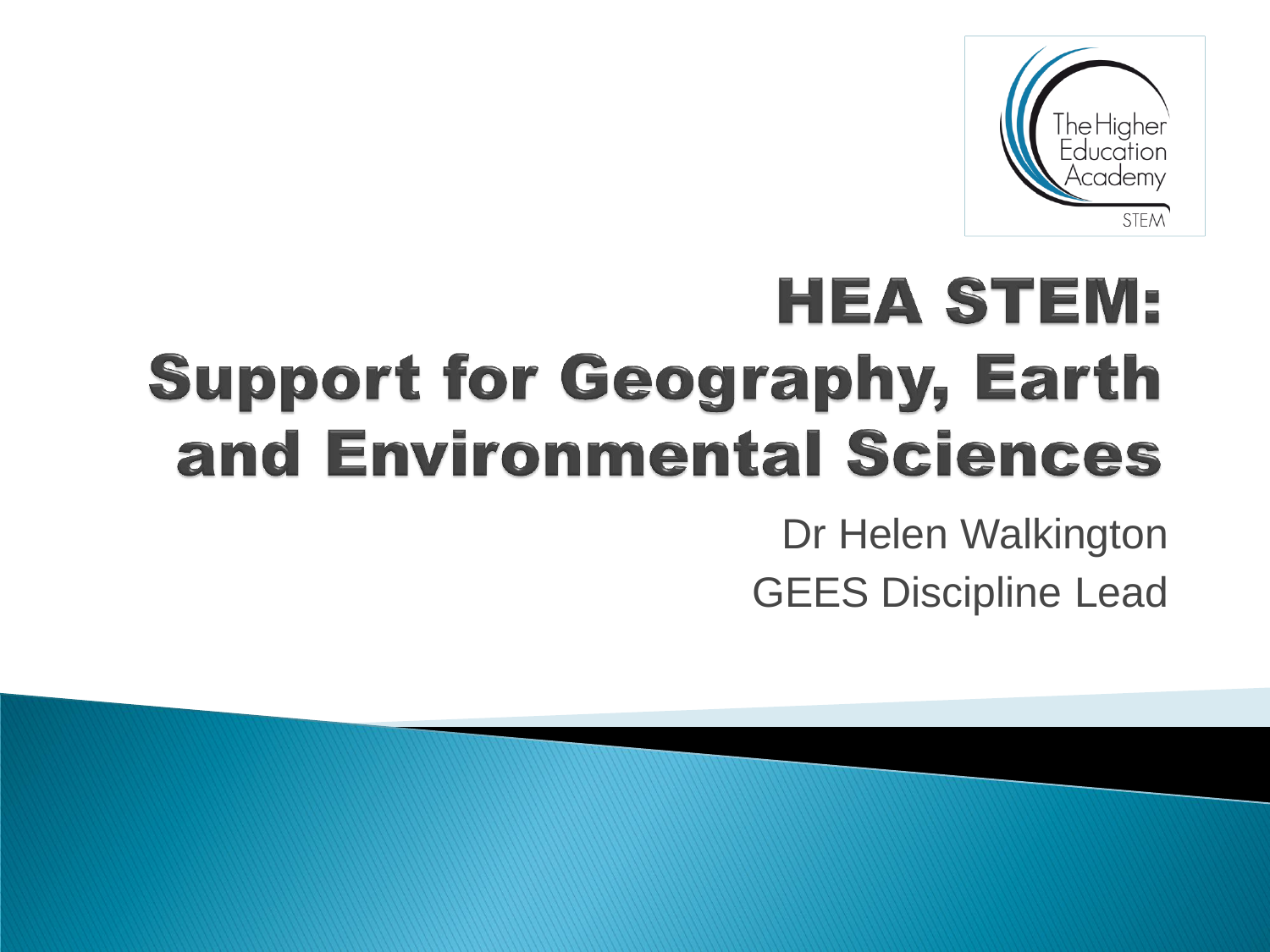## **HEA Categories of work**

- Academic practice development
- Teacher excellence
- Institutional strategy and change



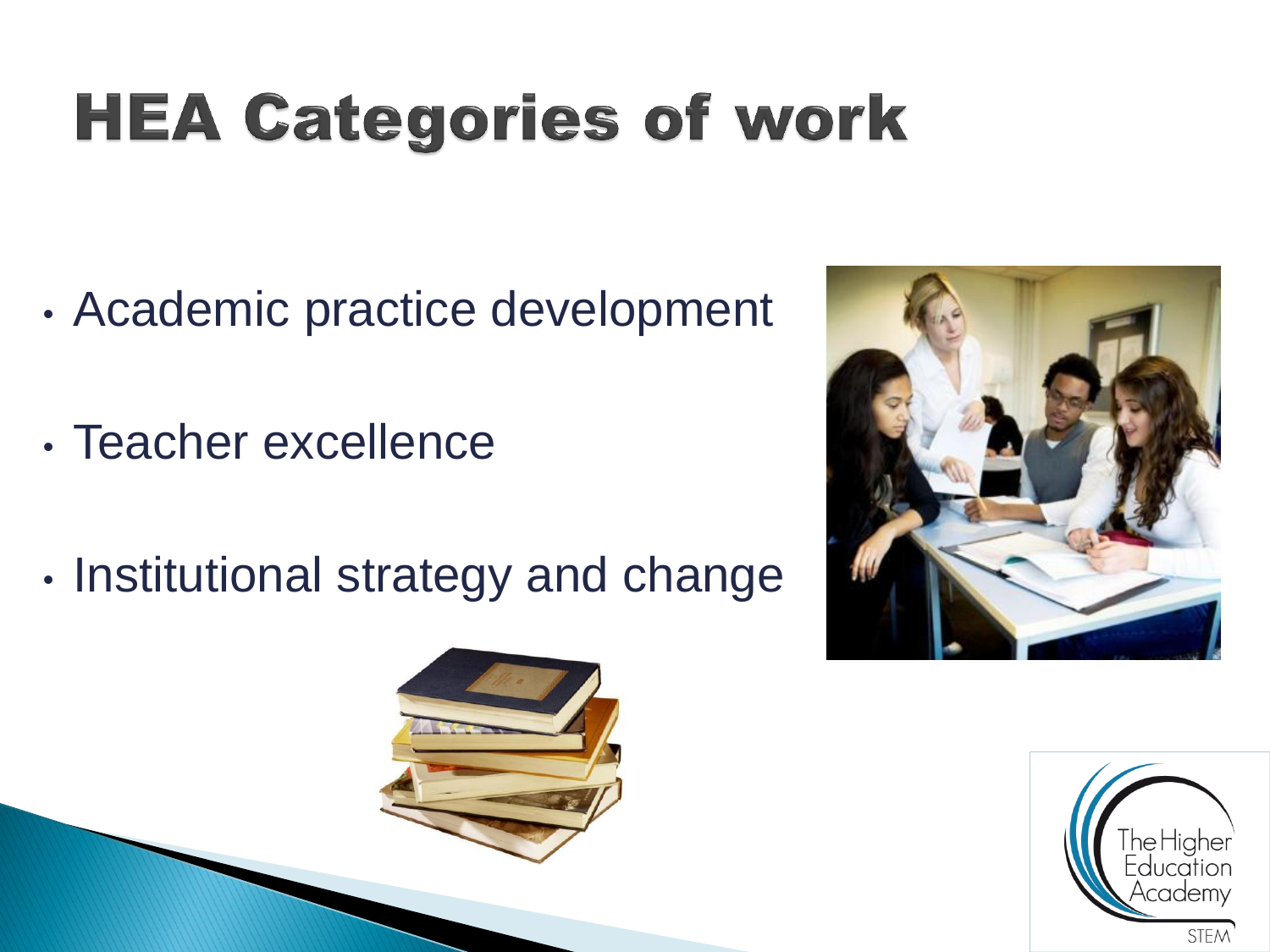### **HEA Academic Practice**

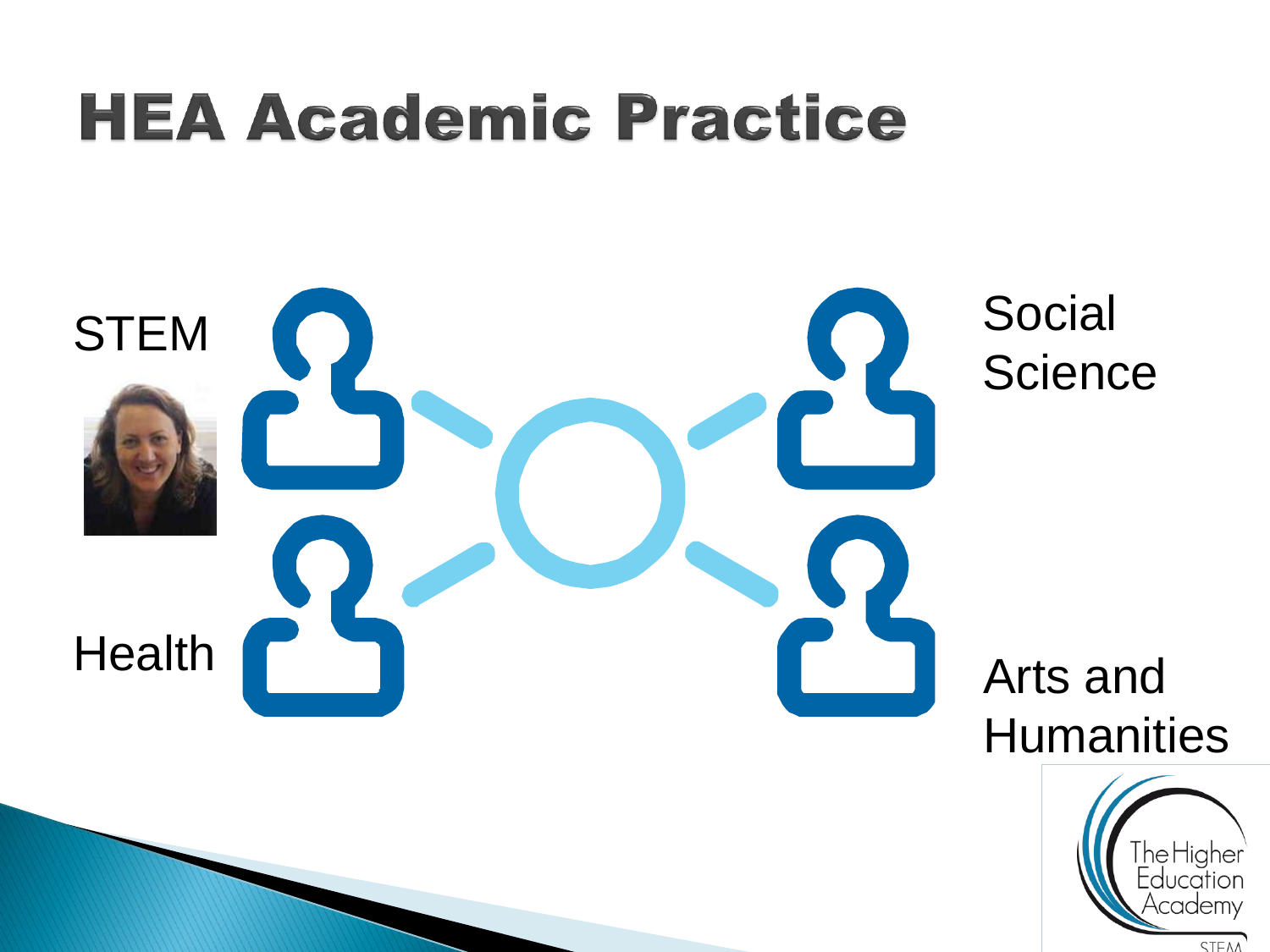## **HEA STEM Disciplines**

- **Geography, Earth and Environmental Sciences**
- ▶ Physical Sciences
- ▶ Biological Sciences
- ▶ Maths Stats and OR
- ▶ Computer Sciences
- **Engineering**
- Built Environment
- ▶ Psychology



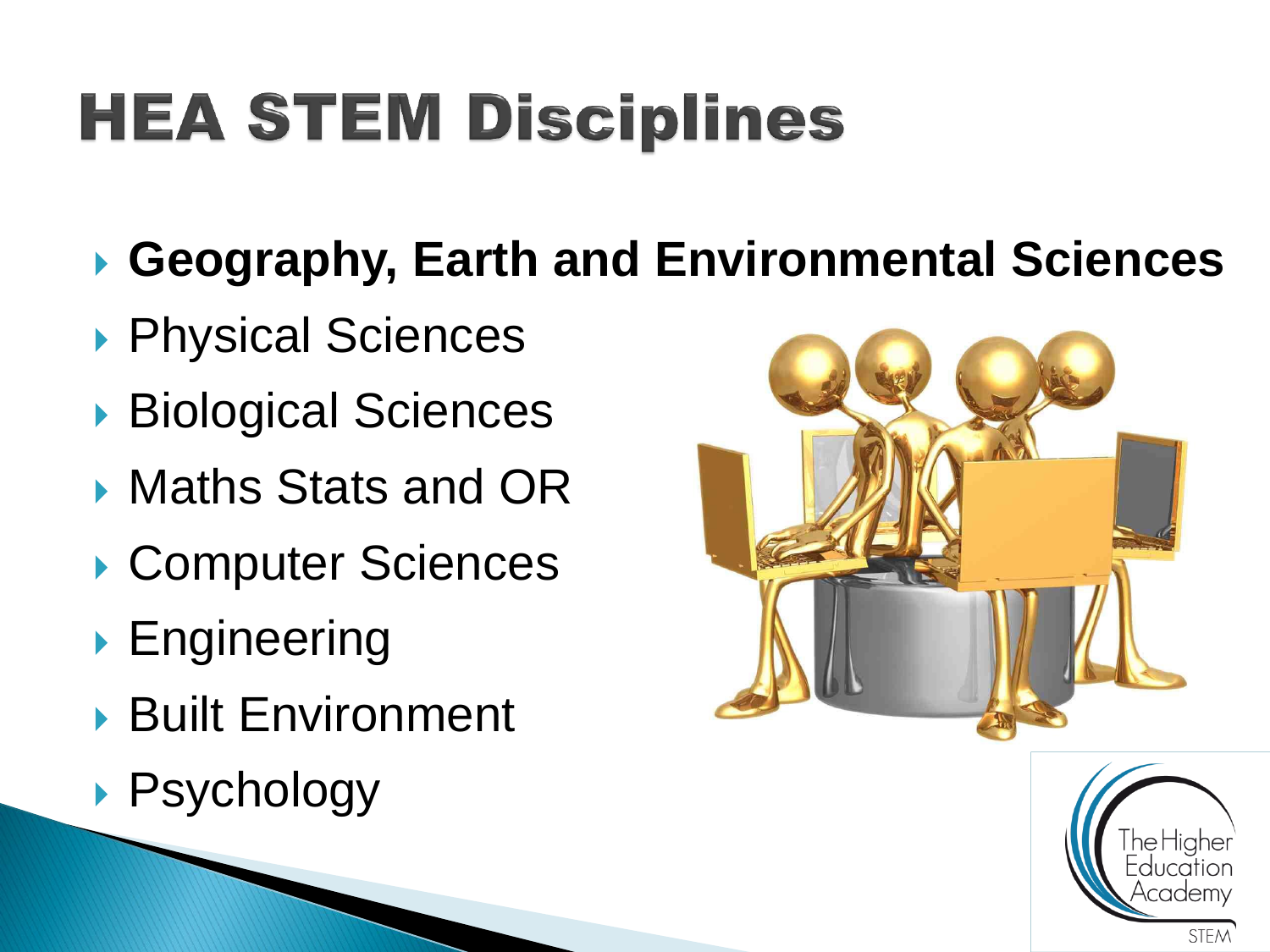## **HEA Academic Practice Grants**

- ▶ HEA Teaching Development Grants £1.5M [http://www.heacademy.ac.uk/funding#tdg](http://www.heacademy.ac.uk/funding)
- HEA UK Travel Grants £40k
- <http://www.heacademy.ac.uk/travel-fund>
- HEA International Scholarships £160k [http://www.heacademy.ac.uk/international](http://www.heacademy.ac.uk/international-scholarship-scheme)[scholarship-scheme](http://www.heacademy.ac.uk/international-scholarship-scheme)
- HEA PhD Programme £150k

<http://www.heacademy.ac.uk/doctoral-programme>



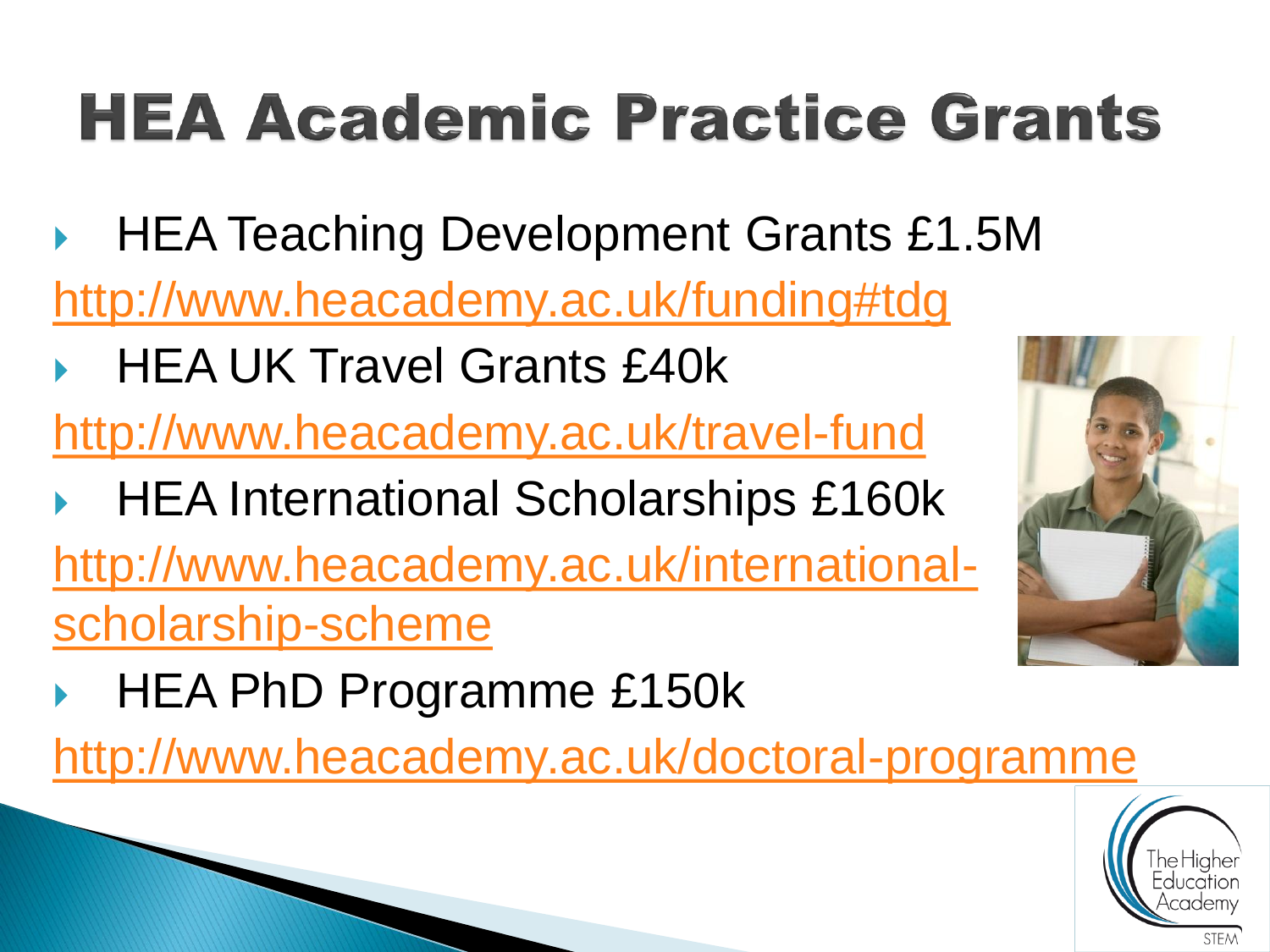# **Integrated Thematic Work**

- Internationalisation
- Assessment and feedback
- Employability
- Flexible learning
- Retention and success
- Reward and recognition
- Education for Sustainable Development



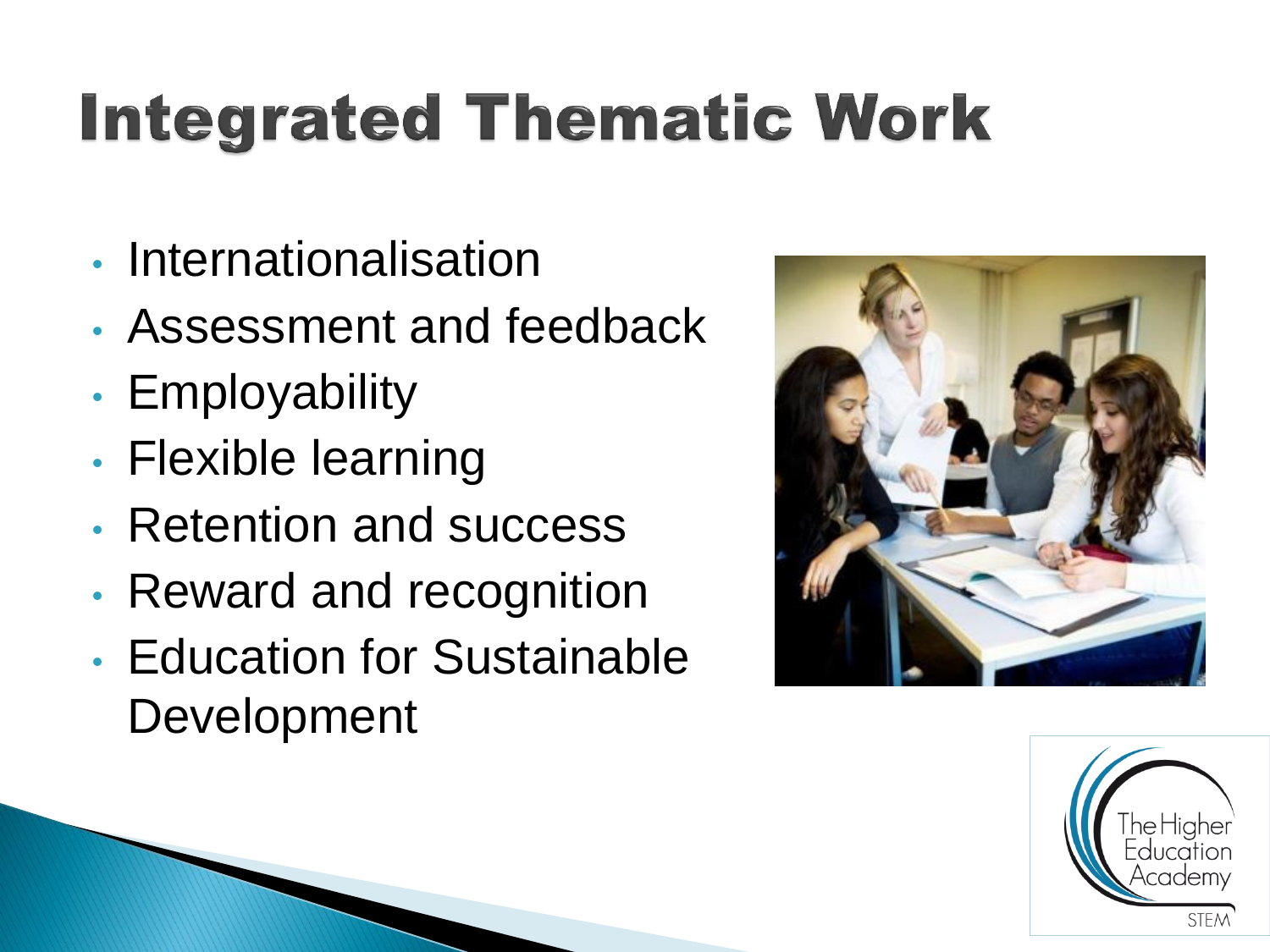## **HEA GEES Aims**

- ▶ Annual Events
	- 11 workshops
	- 'New To Teaching' 2 day residential event (13-14/06/12)
	- 'Postgraduates who teach' 1 day workshop (12/03/12)
	- GEES strand at the STEM Annual Conference
	- STEM L&T summit
- Resources
	- Development of L&T resources
	- Journal Planet
- ▶ Community building



- 2 Special Interest Groups (Transitions and Fieldwork?)
- Sponsorship of Discipline events

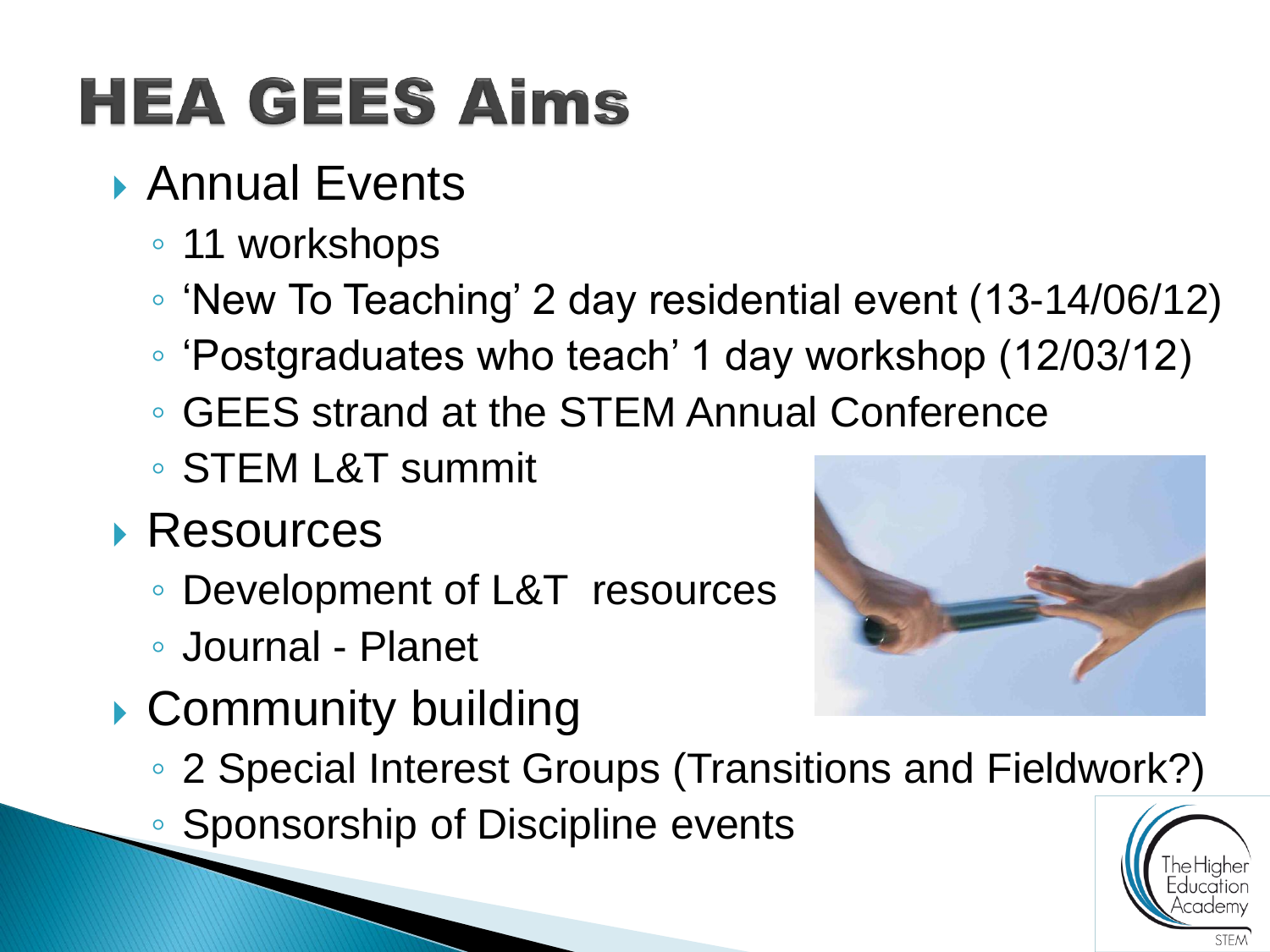#### **Working with the community**

- Departmental visits
- **Newsletter / ebulletin**
- ▶ Host GEES SIGs



- ▶ Work with Academic Associates to develop GEES workshop programme, Conference sessions and GEES resources
- ▶ Identify GEES events for sponsorship
- **Maintain and extend reach of the community so that more** people involved in teaching use HEA resources

Key themes aligned with HEA key themes

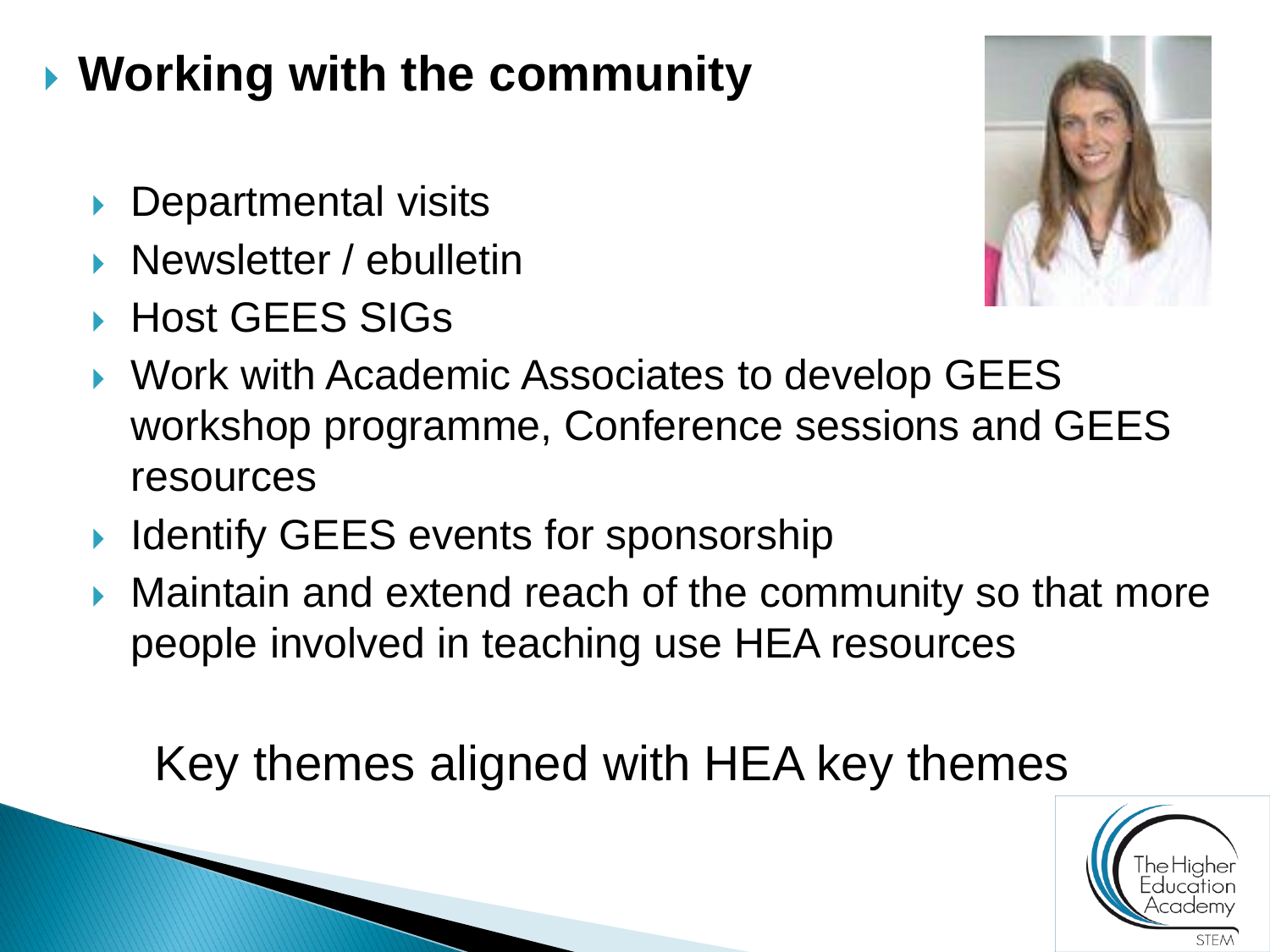## **How to be involved**

▶ Keep in touch: subscribe to HEA newsletters, book on events, update your details

[http://www.heacademy.ac.uk/my\\_academy](http://www.heacademy.ac.uk/my_academy)

- Apply to become an HEA Academic Associate; <http://www.heacademy.ac.uk/registerassociate/>
- ▶ Bid to host an HEA Workshop;

<http://www.heacademy.ac.uk/seminar-series>

- ▶ Attend events, use resources
- ▶ Suggest topics and resources
- ▶ Apply for grants, scholarships, studentships